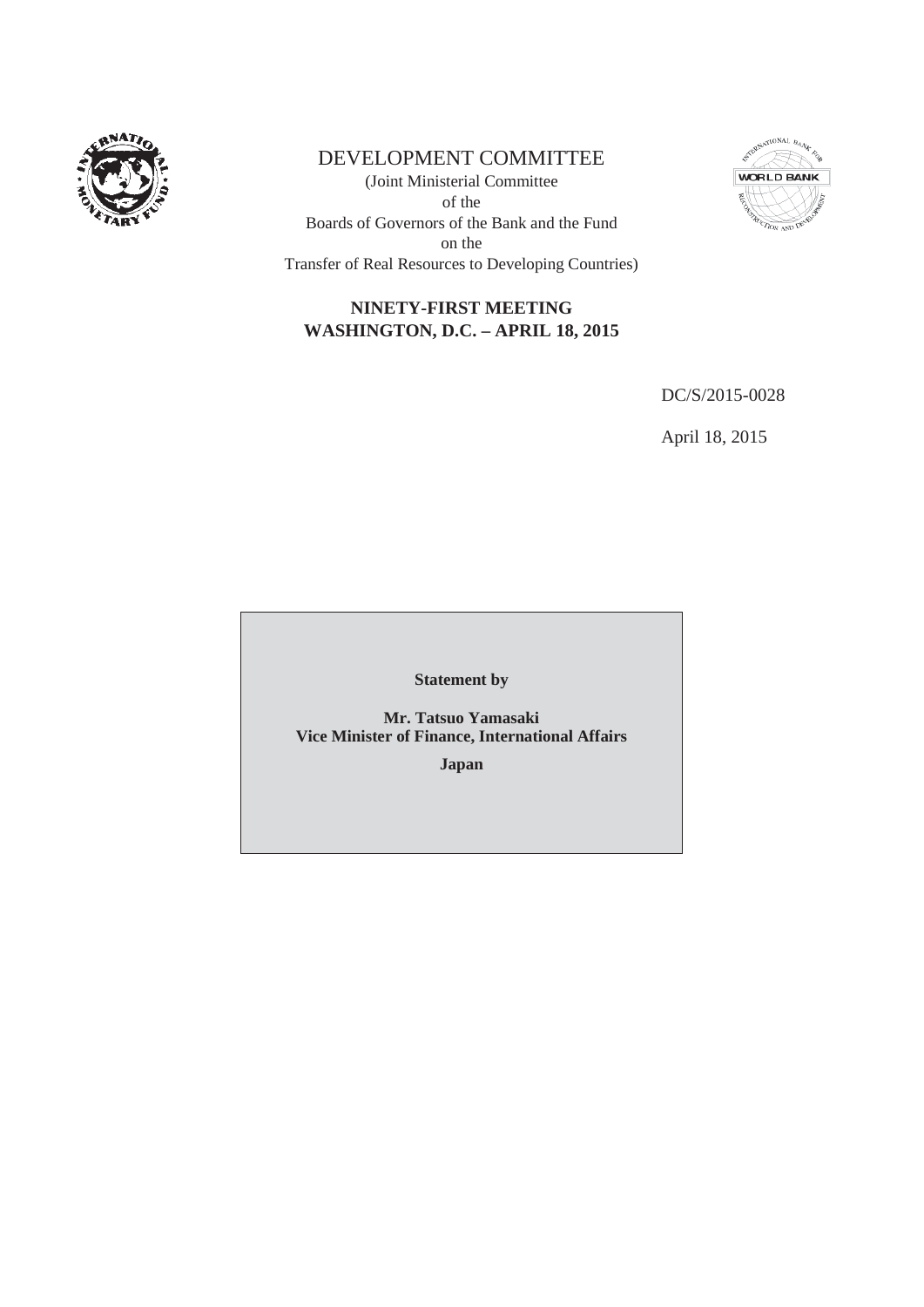## **Statement by**

## **Mr. Tatsuo Yamasaki Vice Minister of Finance, International Affairs**

### **Japan**

#### **91st Meeting of the Development Committee**

# **April 18, 2015 Washington, D.C.**

#### **1. Introduction**

The year 2015 is the targeted final year for the Millennium Development Goals (MDGs). The international community needs to review the activities and achievements so far toward achieving our shared goals, set new international development goals beyond 2015, and seek and confirm the challenges and actions each country and institution will take in order to realize the goals.

During the first fifteen years of the 21st century, developing and emerging countries have been achieving steady economic growth as a whole, but we have reaffirmed the importance of tackling global challenges such as financial crisis, epidemics, natural disasters and conflicts. Also, the presence of emerging countries and the private sector in international development has been on the rise. Furthermore, it has become an important issue how the developing countries can mobilize their own domestic public financial resources.

In these circumstances, the World Bank Group (WBG) has set clear strategic goals, "ending extreme poverty by 2030" and "shared prosperity," under the leadership of the President Kim, and has been taking actions to solve these global challenges while deepening partnerships with various donors, other international organizations and the private sector. Japan has been supporting these efforts of the WBG.

In what follows, I would like to present the efforts Japan has made for development assistance in collaboration with the WBG to take steps toward the two goals mentioned above and express our expectations for the WBG, in particular, from the perspective of "post-2015 financing for development," the theme of this Development Committee.

### **2. Japan's efforts for development assistance in collaboration with the WBG**

The world community is faced with various global challenges to be solved. It is important to identify the sectors to be prioritized and support them in a focused and continuous manner to effectively utilize limited financial resources for development. In order for the WBG to utilize Japan's abundant knowledge and experiences for its assistance to developing countries, Japan will particularly cooperate with the WBG in the following areas: promotion of infrastructure investments, healthcare, disaster risk management (DRM), global environmental issues and capacity building of governments' results management.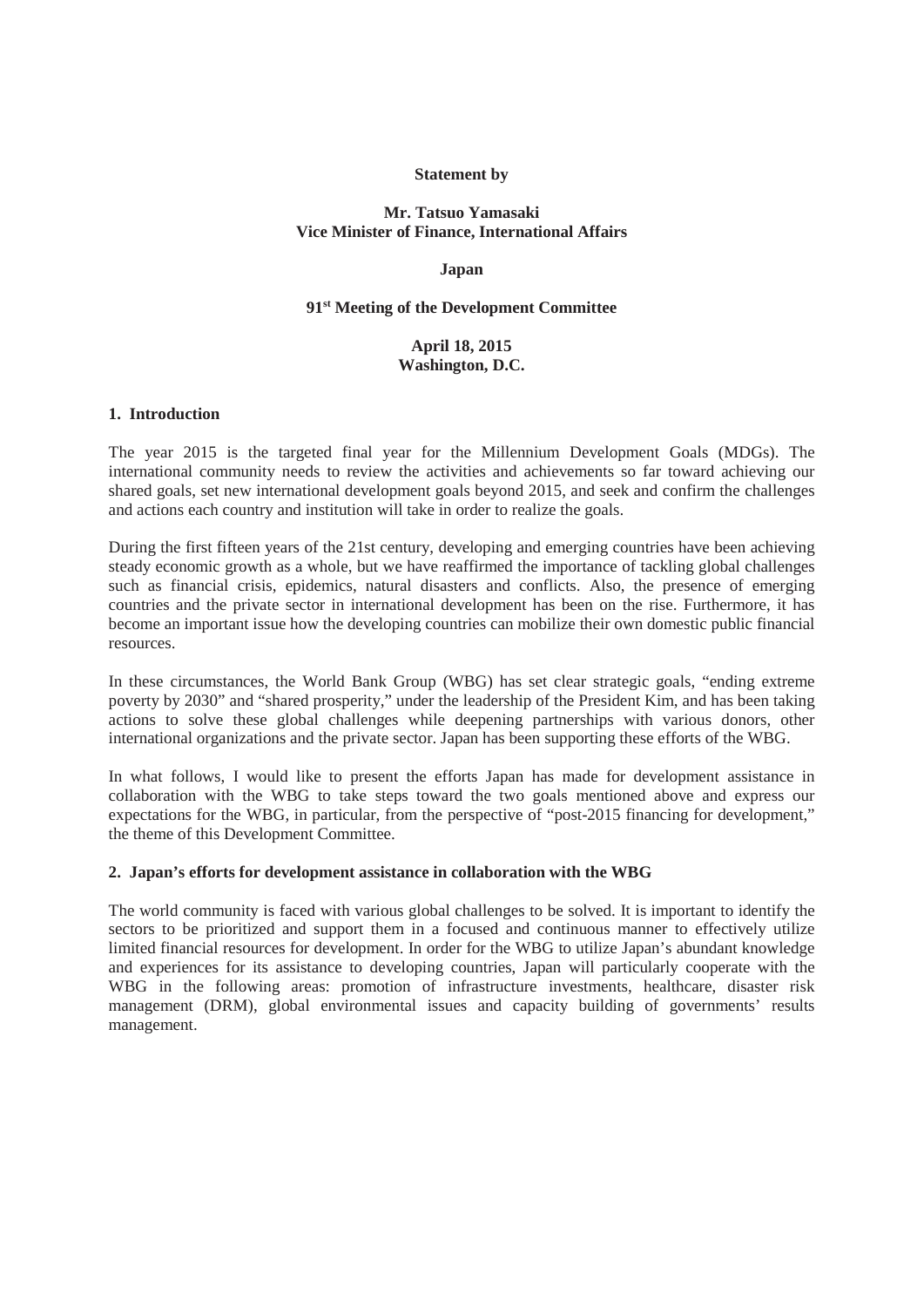#### **(1) Promotion of Infrastructure Investments**

For the sustainable growth of developing countries, it is necessary to meet growing infrastructure needs. To this end, it is a key to mobilize private funds. Japan expects that the Global Infrastructure Facility (GIF), newly established by the WBG with financial contributions from Japan and other donors, will function well as an effective platform to promote improvement of investment environment and development of bankable infrastructure projects. The WBG staff in Tokyo will be involved with GIF activities. JICA, JBIC and private Japanese financial institutions will participate in GIF as advisory partners. Japan will contribute to developing GIF projects with our public-private collaboration.

It is also critical to ensure a high quality of infrastructure as a foundation for sustainable economic growth in meeting huge infrastructure needs of developing countries by mobilized development funds. We expect that the WBG will further promote "quality infrastructure" all over the world to ensure procurement while duly taking account of life-cycle cost, environment and society standards, development of human resources and local systems, and debt sustainability. As part of this effort, Japan is considering holding a workshop to formulate a common understanding of "quality infrastructure" in the international community, collaborating with Multilateral Development Banks such as the WBG and other G20 countries.

Tokyo Development Learning Center (TDLC) of the WBG is planning to implement a city partnership program to disseminate the knowledge on Japanese urban infrastructure from this year. We encourage the WBG to collaborate with selected Japanese cities and disseminate the advanced knowledge and experiences of sustainable and inclusive development, urban transportation and measures against global warming as well as aging society. We also encourage the WBG to utilize the advanced Japanese urban knowledge and experiences for its own assistance to develop infrastructure. Furthermore, we expect GIF, the Tokyo DRM Hub and TDLC to work together with generating synergy and contribute to promoting infrastructure investment by the WBG.

### **(2) Healthcare**

The Ebola outbreak, which spread in West Africa last year, seemed to be waning, but new infections are observed even today. It is essential not only to treat and aid infected people but also to rebuild the healthcare system in the medium and long term. Japan appreciates that financial assistance for the recovery and reconstruction worth 1 billion dollars has been provided promptly and comprehensively, under the strong leadership of President Kim, by utilizing the IDA Crisis Response Window and IFC programs while collaborating with the governments of Guinea, Liberia and Sierra Leone, and other international organizations.

Japan has provided financial assistance worth 173 million dollars and dispatched Japanese experts in response to the Ebola outbreak. In particular, Japan contributed 20 million dollars to the Ebola Recovery and Reconstruction Trust Fund in order for the WBG to aid Guinea, Liberia and Sierra Leone by rebuilding their healthcare systems. Japan is also providing mental health support to the families of infected people and medical practitioners in Liberia through the World Bank Japan Social Development Fund. We encourage the WBG to continue to fight against the Ebola Outbreak effectively and efficiently.

Governments, international organizations and the private sector need to collaborate further with each other and develop respective healthcare systems by utilizing the lessons learned from the Ebola outbreak. In particular, it is essential not only to take measures to contain specific infectious diseases but also to strengthen overall healthcare systems along with improving public health. In particular, it is important to achieve healthcare systems including universal health coverage (UHC), where all people can receive healthcare services at an affordable cost as needed. Japan remains committed to cooperating with the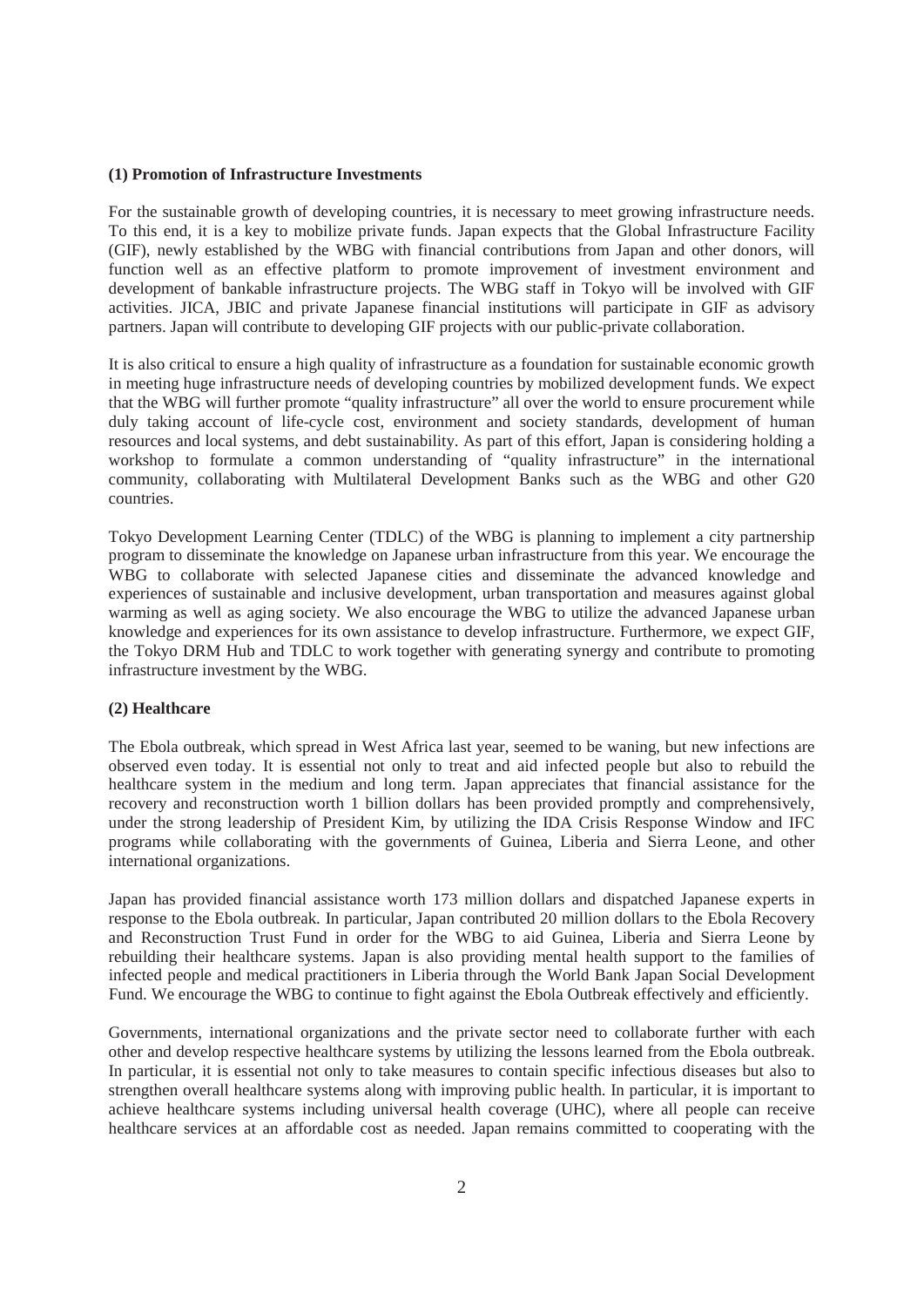WBG in disseminating the contents of the joint study regarding UHC completed in December, 2013 at various opportunities, and in providing technical assistance to help developing countries introduce UHC in a way tailored to their respective circumstances.

In addition, we expect the WBG to continue to develop the concept of facility to provide financial assistance promptly to affected countries bearing in mind the impact of a possible future pandemic. We understand that this concept is to incorporate UHC with DRM, both of which Japan has been prioritizing in its international development assistance. We expect the WBG to continue to develop the concept of this facility in collaboration with the private sector and other international organizations while utilizing the knowledge of the joint study regarding UHC as well as the Pacific Catastrophe Risk Insurance Pilot Program, which is a joint program of Japan and the WBG.

## **(3) Disaster Risk Management (DRM)**

We welcome that the "Sendai Framework for Disaster Risk Reduction 2015-2030," which followed the "Hyogo Framework for Action 2005-2015," was adopted by consensus at the "Third UN World Conference on Disaster Risk Reduction (WCDRR)" held in March 2015, in Sendai, Japan. In this conference, a total of 150,000 people from both Japan and abroad, including President Kim and other representatives of 187 states and international organizations, participated. It is a great achievement toward mainstreaming DRM that people from all over the world shared the lessons we learned from the Great East Japan Earthquake and the reconstruction situation, and discussed how we should develop DRM and gained political commitment from the international community.

The Great Cyclone "Pam," which hit Vanuatu during the WCDRR, reminds the world of the threat of natural disasters as well as the importance of DRM. Soon after Pam attacked Vanuatu, Japan sent emergency supplies and disaster relief teams such as doctors. Also, the Pacific Catastrophe Risk Insurance Pilot Program, mentioned above, enabled Vanuatu to receive a 1.9-million-dollar payout against the damage from the cyclone within two weeks. Japan will consider scaling up the initiative which comprises this insurance pilot program as a core element.

Huge disasters can nullify years and years of developmental achievements in an instant, take a heavy toll on the lives of people, and impede economic growth. Projects which take into account the aspect of resilience can reduce the disaster response cost in advance. Setting a basic disaster prevention plan and quality infrastructure would constrain ex post facto costs due to a possible future disaster.

## **(4) Global Environmental Issues**

The international community should work in close cooperation to address global environmental issues. Natural disasters have increased in scale in recent years partly due to changes in the global environment. In particular, adaptation to natural disaster risk is an emergent issue for small island states and least developed countries, which are most vulnerable to climate change.

The Global Environment Facility (GEF) led by CEO Dr. Naoko Ishii conducted the sixth replenishment in 2014 and achieved the largest-ever increase in its history due to the wide support from many countries. Japan strongly supports GEF's cross-cutting initiative based on "GEF 2020," the GEF long-term strategy under the leadership of CEO Ishii. Also, the newly established Green Climate Fund (GCF) received financial contributions and plans to support developing countries to tackle climate change from this year. Japan expects the WBG to cooperate with GEF and GCF to tackle the provision of solutions to global environmental issues. In particular, Japan expects the WBG to utilize knowledge of the Tokyo DRM Hub and provide support for developing countries particularly from the aspect of adaptation to global climate change.